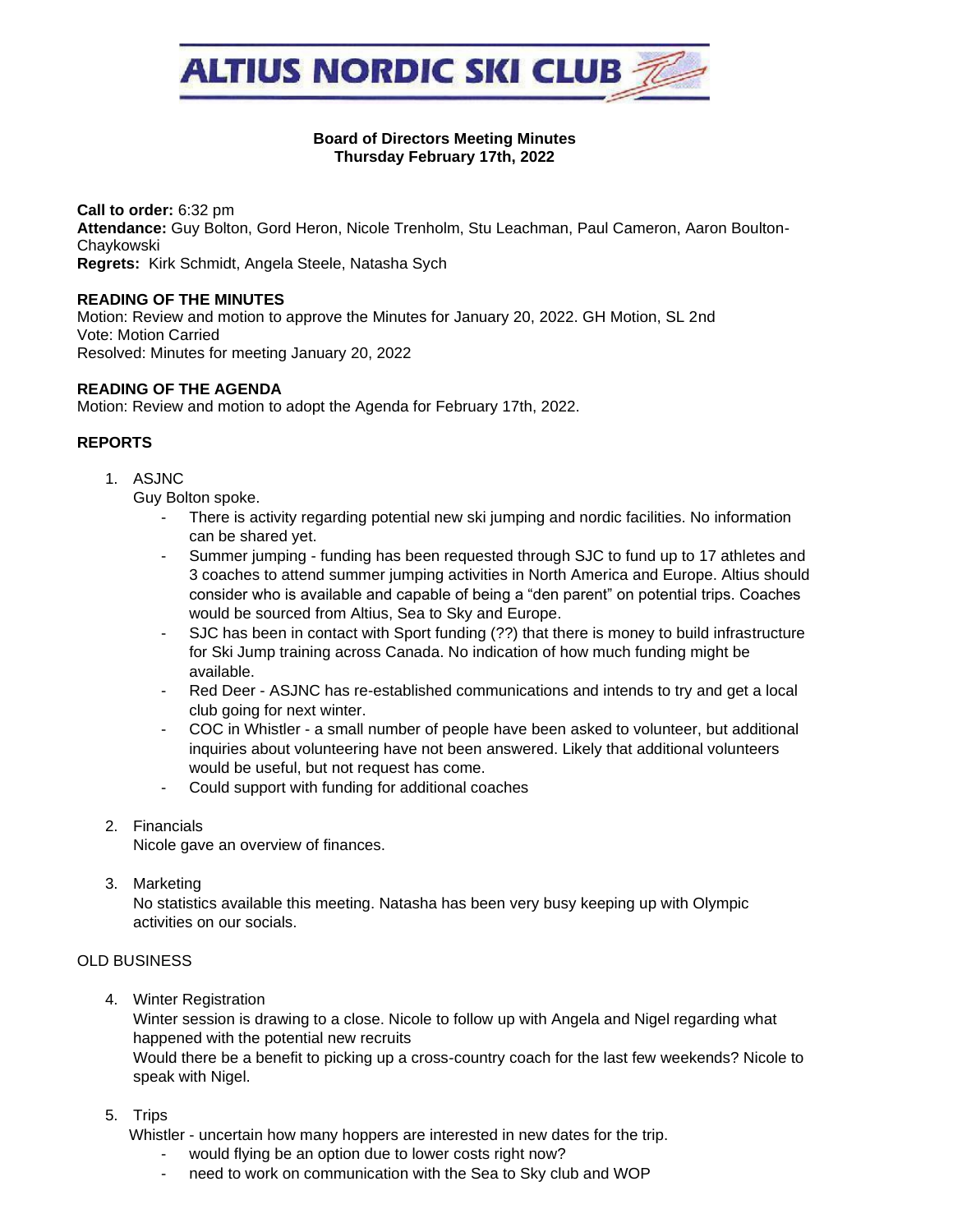

- 6. Parent Meeting
- set for Friday February 18, 2022
- Topics for discussion
	- Jumps update limited information, but can communicate that opportunity is in motion
	- Summer jumping
		- New Stars Program again, limited information, but summer jumping opportunities are in the works
		- SJC has applied for funding to cover expenses to participate in the program
		- ASJNC and SJC interested in how many Altius athletes might be interested in participating
	- **Whistler** 
		- updated dates March 5 to 8, 2022
		- how many athletes might be able to participate?
	- Summer Camp
		- provide what information I have
		- how many athletes hoping to participate?
- 7. Sport Calgary All Sport One City
	- Stu will talk to Nigel about whether there are opportunities to participate Nicole and Paul will follow up with Guy and Nigel on whether we are already participating on Sunday?
- 8. Newsletter frequency and MailChimp Aaron is set up to have access to MailChimp now. Next newsletter will likely be once the spring and summer registrations are set
- 9. Nigel 1 year review possibly occurring on Sunday or being set up then.

# **NEW BUSINESS**

10. Contract Management Proposal

Paul spoke briefly about what he is hoping to help us set up. He has been working through this process with his own company. We would be a more limited scale but establishing limited authority on who can sign new contracts.

Also discussed various insurance concerns. Would be good to have more information/gap analysis on what insurance we have and where there might be deficiencies. In particular, understanding our commercial general liability insurance, plus DNO, automobile gaps.

- 11. Van discussed the van ownership question. If ASJNC is still interested in taking over the van ownership, it would be good to settle this before the end of June
- 12. Spring/Summer Registration
	- new recruits
		- Nicole to contact Todd regarding media reports of 20+ kids interested in trying Ski Jumping
		- Nicole to talk to Nigel about setting up a spring trial week. End of April? Set up free registration on Uplifter and send out to parents who have participated in mobile jump days. Ask in registration to provide sizes so equipment can be available
		- get National Team members out to help out? Other coaches out for that week?
	- Spring Session
		- Nicole to talk to Nigel about setting dates.
		- Would ASJNC funding be available to pay for one day a week coaching with Rogan? (as funding for second coaches?)
	- Summer Session
		- Nicole to talk to Nigel about setting dates.
- 13. New Star Cup
	- New FIS sponsored program that should have jumping opportunities this Summer
	- Nicole to address at Parent Meeting